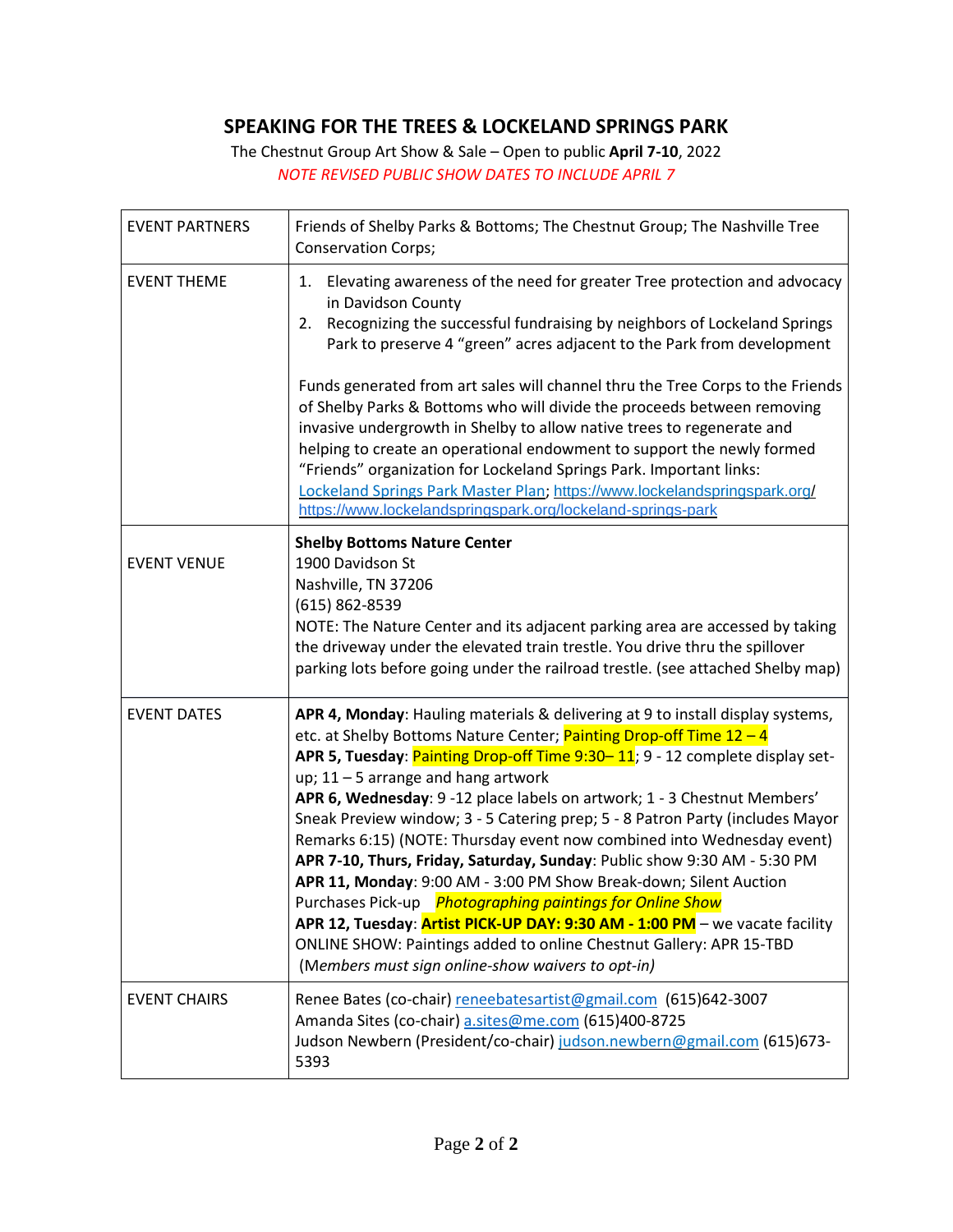| PAINTING LOCALES<br><b>AND</b><br><b>SUBJECT MATTER</b> | <b>TREES:</b> This show provides the <b>opportunity to enter existing paintings</b> that<br>prominently feature trees from throughout middle Tennessee. We will ask<br>that you enter the tree(s) locations in the "Title Block" submission<br>information.                                                                                                                                                                                                                                                                                                                                                                                                                                                                                                   |
|---------------------------------------------------------|---------------------------------------------------------------------------------------------------------------------------------------------------------------------------------------------------------------------------------------------------------------------------------------------------------------------------------------------------------------------------------------------------------------------------------------------------------------------------------------------------------------------------------------------------------------------------------------------------------------------------------------------------------------------------------------------------------------------------------------------------------------|
|                                                         | <b>LOCKELAND SPRINGS PARK (1810 Woodland Street) &amp; VICINITY:</b> This is a<br>small, natural area surrounded by homes that was acquired as a Metro Park<br>years ago to protect its historic springs. It is not maintained as a formal park.                                                                                                                                                                                                                                                                                                                                                                                                                                                                                                              |
|                                                         | It was a rustic, woodlands that lost many canopy trees in the tornados of<br>March 2020. Resulting sunlight allowed thick shrubs and meadow plants to<br>cover the ground plane. The park is formed by a horseshoe-shaped, limestone<br>basin surrounded by homes perched along the cliff-like edges.                                                                                                                                                                                                                                                                                                                                                                                                                                                         |
|                                                         | Given the show's scheduling constraints for capturing seasonal variations in<br>this park, we are opening entries to include native birds, animals, plants, and<br>wildflowers depicted in naturalized woodlands and pastures in Middle TN.<br>Because there is no lake in LSP - only wet-season creeks, floating and wading<br>birds may not be included.                                                                                                                                                                                                                                                                                                                                                                                                    |
|                                                         | NOTE - There is no parking area designated for the park. Neighbors are fine<br>with visitors parking along the curbs but avoid blocking driveways.                                                                                                                                                                                                                                                                                                                                                                                                                                                                                                                                                                                                            |
|                                                         | The park entrance is on the right-hand side at the dead end of Woodland St.<br>Lockeland Elementary School, a landmark for locating this park. When facing<br>the school, Woodland is the street on your left. 1810 Woodland St. is the best<br>address.                                                                                                                                                                                                                                                                                                                                                                                                                                                                                                      |
|                                                         | The land acquired that expands the park from the fundraising efforts wraps<br>over to 1900 Forrest Ave (parallel to Woodland St.). This address provides<br>access to great views within the park. The original homeplace is at this<br>address. It has too much structural damage for the new owners to salvage and<br>will be replaced. Park on Forrest to paint this home. We are cleared to walk<br>behind the house to paint deeper views of the woods and tiny creek. This area<br>was spared the damage from the tornados. (Map below of Lockeland area)                                                                                                                                                                                               |
|                                                         | <b>FOCUS AREAS:</b><br>Lockland Springs Park- any subject or view within or around the park<br>The old home on Forrest Ave and the wooded area behind it that<br>connects over to the park itself on Woodland St.<br>Expanded Lockland Springs neighborhood, bridges, churches, houses,<br>٠<br>streets all surrounding Lockland Springs<br>Middle Tennessee trees, forests, meadows, and all wildlife that live<br>$\bullet$<br>around or in the trees and open spaces<br>Nashville tree canopy could include urban settings with trees<br>Local parks and all landscapes with groups of trees or specimen<br>٠<br>NOTE: we are saving subject matter from Shelby Park for Shelby Park<br>& Bottoms show, Earth Day 2023 but the trees are fine to paint now |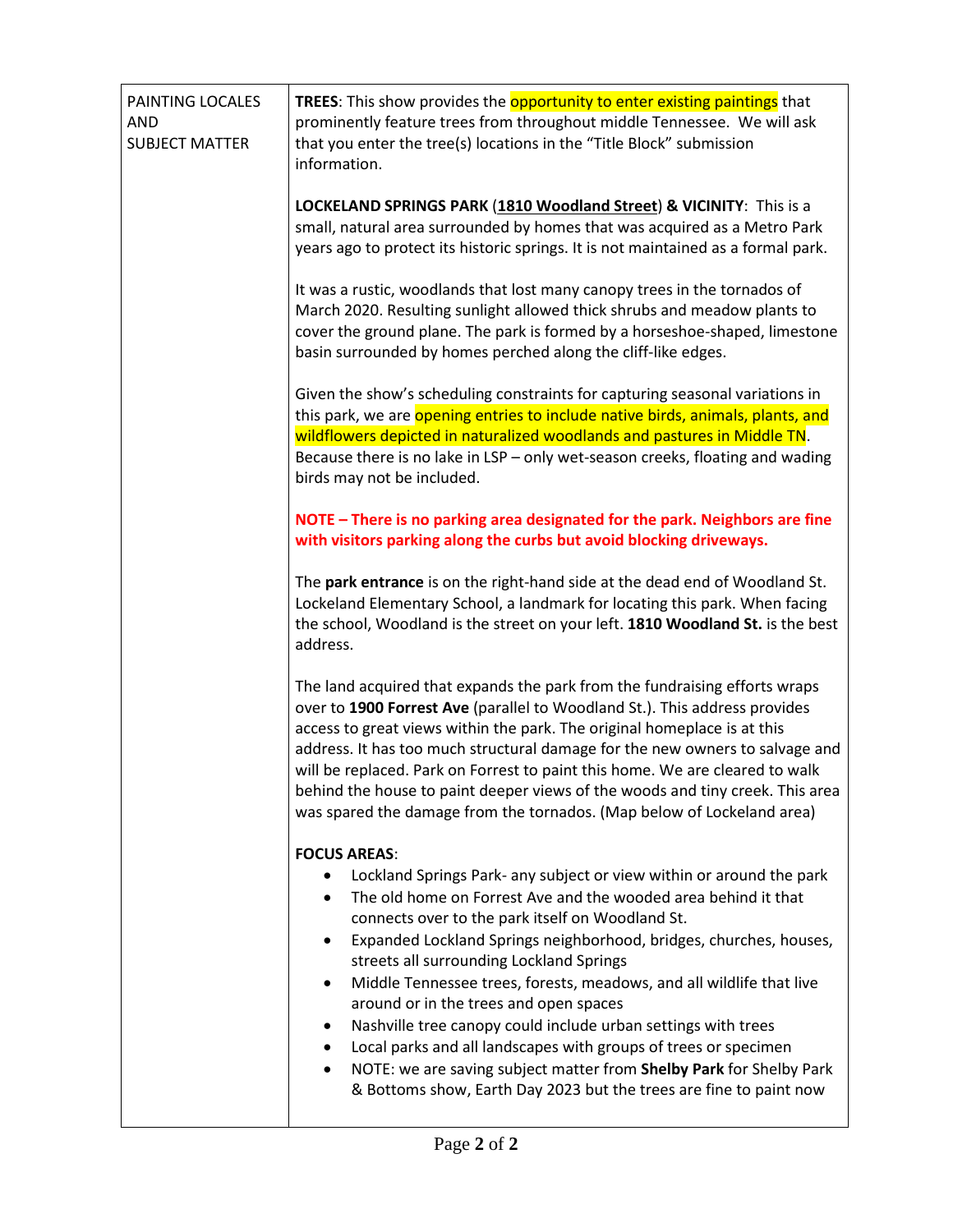|                                                                                | Please refrain from submitting any work associated with Franklin Parks, as<br>The Friends of Franklin Park show is in November of this year - or works<br>eligible for the Shelby Park show in April of 2023<br>Reference photos if used, must be the artists own original photographs taken<br>by the artist. Please have photographs available in the event an issue arises.<br>All submitted works regardless of locale or subject matter, should reflect the<br>Chestnut Groups tenants of plein air painting.                                                                                                                                                          |
|--------------------------------------------------------------------------------|-----------------------------------------------------------------------------------------------------------------------------------------------------------------------------------------------------------------------------------------------------------------------------------------------------------------------------------------------------------------------------------------------------------------------------------------------------------------------------------------------------------------------------------------------------------------------------------------------------------------------------------------------------------------------------|
| ORGANIZED<br><b>PAINT OUTS</b>                                                 | A major goal of this show is to get a greater number of our members to<br><b>participate</b> . We will be posting a series of Saturday dates from roughly $11 - 3$<br>when mentoring members will be painting in the park. We encourage less<br>experienced members to show up and observe or simply learn how to take<br>strong photos to use as reference for completing work at home.<br>Please make an effort to join us because connecting to other artists in our<br>membership is how the learning takes place - and it's fun!                                                                                                                                       |
| <b>HANDLING ARTWORK</b><br><b>IMAGES FOR</b><br>PROMOTIONAL<br><b>PURPOSES</b> | Email images of art as completed to Ellen Bibb at epbibb@me.com<br>Label images in jpg format as follows and no larger than 2MB:<br>YourName_title_media_HeightxWidth.jpg<br>Example - (BobRoss_flowers_oil_8x10.jpg)<br>When posting your work to social media, please use hashtags:<br>#chestnutgroup #shelbypark #metroparks #lockelandspringneighbors<br>#locklandspringspark #paintingtopreserve #gallery #artpop #instaart<br>#arts #artlife #artstagram #contemporaryart #artgallery #artshows<br>#fineart #painting #art #artshowcase #artist #artsy #artwork<br>#artistsoninstagram #artoftheday #landpreservation #nashville<br>#nashvilleartist #middletennessee |
| <b>PAINTING</b><br><b>GUIDELINES AND</b><br><b>RESTRICTIONS</b>                | Remember, the buddy system is the safest way to travel and<br>paint, particularly in remote locations.<br>Please review and abide by the "Leave No Trace and Member<br>Etiquette" guidelines located under the Resources Tab on the<br>Chestnut website.<br>The Chestnut Group Facebook page (for Members) is a great<br>resource for information on organized paint outs, or members<br>seeking other members to paint with.                                                                                                                                                                                                                                               |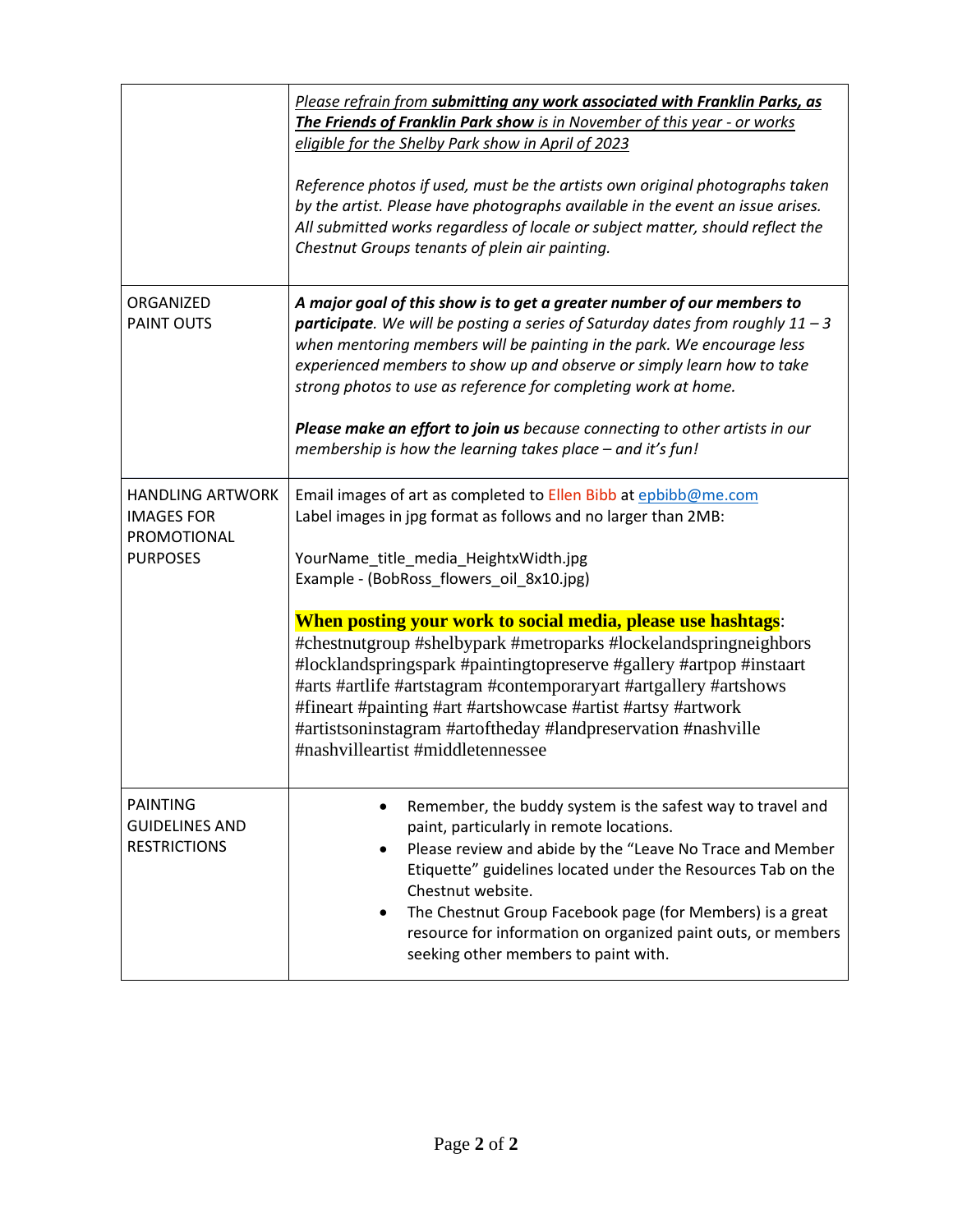| <b>PAINTING</b><br><b>SUBMISSIONS</b> | <b>Number and Size of Permitted Paintings</b>                                                                                                                                                                                                                                                                                                                                                                                                                                                                                                                                                                                                                                                                                                                                                                                                                                                                                                                                                                                                                                                                       |
|---------------------------------------|---------------------------------------------------------------------------------------------------------------------------------------------------------------------------------------------------------------------------------------------------------------------------------------------------------------------------------------------------------------------------------------------------------------------------------------------------------------------------------------------------------------------------------------------------------------------------------------------------------------------------------------------------------------------------------------------------------------------------------------------------------------------------------------------------------------------------------------------------------------------------------------------------------------------------------------------------------------------------------------------------------------------------------------------------------------------------------------------------------------------|
|                                       | Number – Five $(5)$ plus one donated for total of six (6) (per member)                                                                                                                                                                                                                                                                                                                                                                                                                                                                                                                                                                                                                                                                                                                                                                                                                                                                                                                                                                                                                                              |
|                                       | Each Chestnut member is strongly encouraged to donate one painting.                                                                                                                                                                                                                                                                                                                                                                                                                                                                                                                                                                                                                                                                                                                                                                                                                                                                                                                                                                                                                                                 |
|                                       | 45% of the sale proceeds go directly to the artist.                                                                                                                                                                                                                                                                                                                                                                                                                                                                                                                                                                                                                                                                                                                                                                                                                                                                                                                                                                                                                                                                 |
|                                       | Work may be any size up to 30"x 40" (not including frame)                                                                                                                                                                                                                                                                                                                                                                                                                                                                                                                                                                                                                                                                                                                                                                                                                                                                                                                                                                                                                                                           |
|                                       | Final number of individual artist works exhibited will be contingent upon the<br>total number and size of the works submitted. Each artist will be assured of a<br>minimum of three (3) works in the exhibit. The three works will NOT include<br>any donated pieces unless specially requested by the member. Paintings not<br>hung initially will be securely stored at the exhibit. As other paintings sell they<br>will be moved into the exhibit. Subsequent call for works will be issued should<br>circumstances permit.                                                                                                                                                                                                                                                                                                                                                                                                                                                                                                                                                                                     |
| <b>FRAMING GUIDELINES</b>             | Solid wood construction<br>$\bullet$<br>As a plein air painting organization, plein air style frames and floater<br>$\bullet$<br>frames are recommended, but not required (Google "plein air frames"<br>and "floater" frames" click images for examples) If using a floater, the<br>edge of the painting panel or canvas should be painted<br>Gold, silver, bronze frames<br>٠<br>Black, brown, and single tone, stained wood frames, with or without<br>$\bullet$<br>gold or silver trim (e.g. liner lips)<br>Tastefully, subdued color painted frames: for example, white, off<br>$\bullet$<br>white, pale green, antique white, gray or blue, etc.<br>NOT permitted are gallery wrapped canvasses, unframed<br>$\bullet$<br>NOT permitted are saw tooth hangers, which are often unreliable and<br>$\bullet$<br>do not hide display panel hanging hooks.<br>To help ensure a consistent plein air exhibit look and feel, and a level<br>of quality throughout the show, the chairpersons reserve the right to<br>request that paintings with frames that they deem inappropriate or<br>unacceptable be reframed. |
| <b>PRICING OF WORKS</b>               | A minimum price of \$250.00 has been established for this show. Any work<br>submitted below that price will automatically be adjusted to the minimum<br>price of \$250.00<br>If you have questions on how to price your work, check out the section on the<br>Chestnut Group Member Resources page (must be logged in) Participating in<br><b>Chestnut Group Exhibitions and Shows.</b>                                                                                                                                                                                                                                                                                                                                                                                                                                                                                                                                                                                                                                                                                                                             |
| <b>TITLE BLOCK</b><br>DEADLINE        | The Title Block deadline is Midnight, Wednesday, March 30, 2022<br>Link to Title Block Submission https://chestnutgroup.org/title-block-<br>submission/<br>You must be logged in to the Chestnut Group site for links to be operational.                                                                                                                                                                                                                                                                                                                                                                                                                                                                                                                                                                                                                                                                                                                                                                                                                                                                            |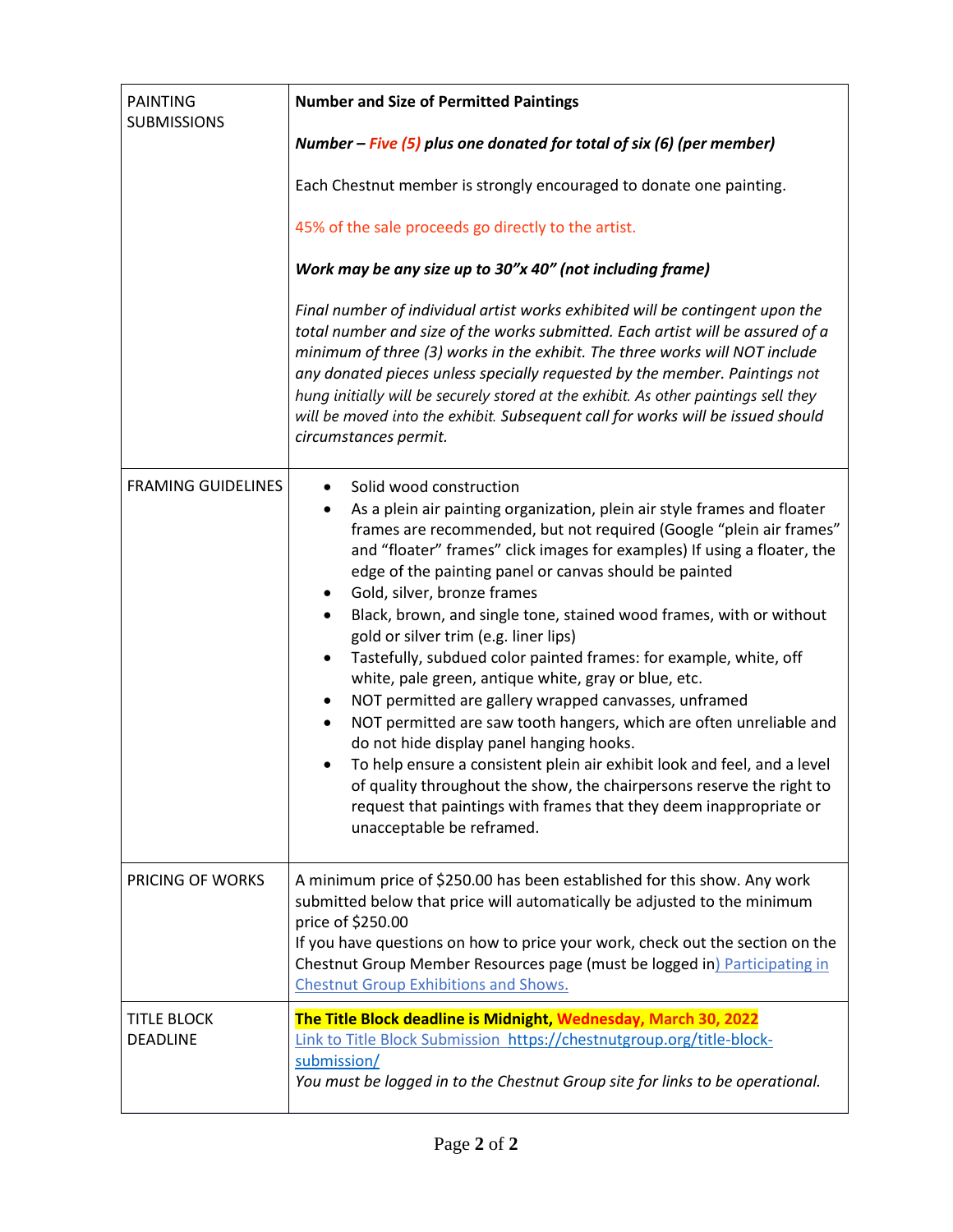| <b>ARTWORK DROP OFF</b><br>/ PICK UP | Prior to drop off, print and complete a Hanging Painting Label form (see<br>"Hanging Painting Labels" link on the Resources Page or click here) for EACH<br>painting. Affix labels to each painting as instructed on the form. Artwork drop<br>off / check in times will be Monday, April 4th, 12:00 PM - 4:00 PM and<br>Tuesday, April 5, 9:30 - 11:00 at the main entrance of the Shelby Bottoms<br>Nature Center.<br>All unsold art must be PICKED UP Tuesday, April 12 <sup>th</sup> from 9:30 AM - 1:00 PM. |
|--------------------------------------|------------------------------------------------------------------------------------------------------------------------------------------------------------------------------------------------------------------------------------------------------------------------------------------------------------------------------------------------------------------------------------------------------------------------------------------------------------------------------------------------------------------|
|                                      | A waiver must be signed at pickup for each piece to be included in the online<br>show. Any unclaimed artwork will be donated to Friends of Shelby Parks and<br><b>Bottoms.</b>                                                                                                                                                                                                                                                                                                                                   |
| <b>VOLUNTEERS</b>                    | The volunteer sheet will be posted in an announcement at a later date. It will<br>also live on the website. Look for it on the website when you are logged in,<br>under the Resources tab, "Community Partner Projects" tab, and down the<br>page under "Lockeland Springs Park".                                                                                                                                                                                                                                |
|                                      | Thank you for your support!                                                                                                                                                                                                                                                                                                                                                                                                                                                                                      |
| <b>CURRENT</b><br><b>MEMBERSHIP</b>  | Membership dues must be current to participate in group shows, organized<br>paint outs, functions, and any associated exhibit events.                                                                                                                                                                                                                                                                                                                                                                            |
| <b>QUESTIONS</b>                     | Judson Newbern - judson.newbern@gmail.com (615)673-5393<br>Renee Bates - reneebatesartist@gmail.com (615) 642-3007<br>Amanda Sites - a.sites@me.com (615) 400-8725                                                                                                                                                                                                                                                                                                                                               |